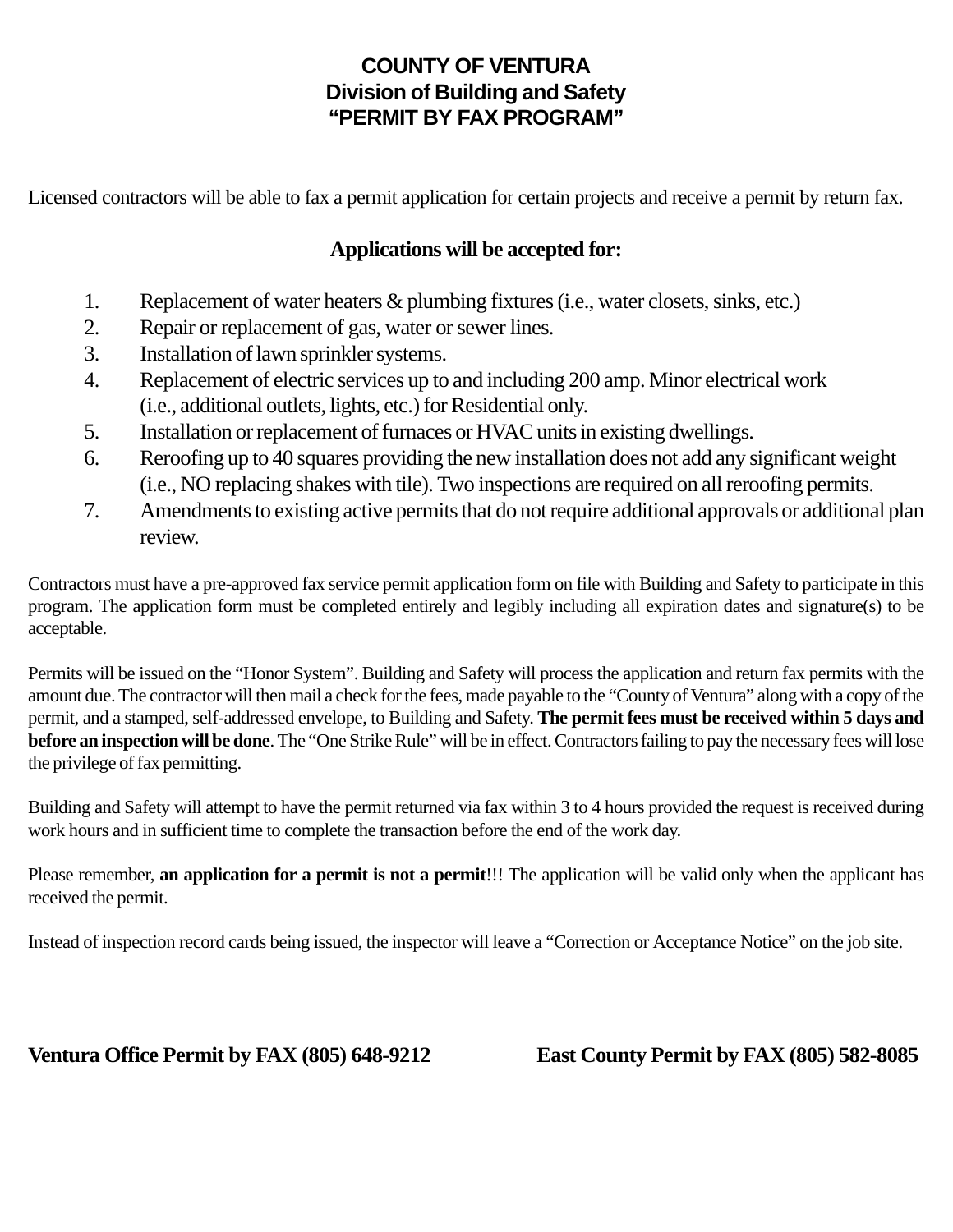# **COUNTY OF VENTURA Division of Building and Safety FAX SERVICE PERMIT APPLICATION and AUTHORIZATION**

**\_\_\_\_\_\_\_\_\_\_\_\_\_\_\_\_\_\_\_\_\_\_\_\_\_\_\_\_\_\_\_\_\_\_\_\_\_\_\_\_\_\_\_\_\_\_\_\_\_\_\_\_\_\_\_\_\_\_\_\_\_\_\_\_\_**

# **Contractor Information: Co. Name\_\_\_\_\_\_\_\_\_\_\_\_\_\_\_\_\_\_\_\_\_\_\_\_\_\_\_\_\_\_\_\_ License #\_\_\_\_\_\_\_\_\_\_\_\_\_\_\_\_\_\_\_\_ Lic. Class'\_\_\_\_\_\_\_\_\_\_\_\_\_\_\_\_ Expiration Date: Address\_\_\_\_\_\_\_\_\_\_\_\_\_\_\_\_\_\_\_\_\_\_\_\_\_\_\_\_\_\_\_\_\_\_\_\_\_\_\_\_\_\_\_\_\_\_\_\_\_\_\_\_\_\_\_\_\_\_\_\_\_\_\_\_\_\_\_\_\_\_\_\_\_\_\_\_\_\_\_\_\_\_\_\_\_\_\_\_ (Street /P.O. Box)** (City) **(Street /P.O. Box)** (Street /P.O. Box) **Telephone # \_\_\_\_\_\_\_\_\_\_\_\_\_\_\_\_\_\_\_\_\_\_\_\_\_\_\_\_\_\_\_\_\_\_\_\_\_\_\_\_\_\_ FAX # \_\_\_\_\_\_\_\_\_\_\_\_\_\_\_\_\_\_\_\_\_\_\_\_\_\_\_\_\_\_\_\_\_\_\_\_ Worker's Compensation Information: Insurance Company\_\_\_\_\_\_\_\_\_\_\_\_\_\_\_\_\_\_\_\_\_\_\_\_\_\_\_\_\_\_\_\_\_\_\_\_\_\_\_\_\_\_\_\_\_\_\_\_\_\_\_\_\_\_\_\_\_\_\_\_\_\_\_\_\_\_\_\_\_\_\_\_\_\_\_\_\_ Policy Number\_\_\_\_\_\_\_\_\_\_\_\_\_\_\_\_\_\_\_\_\_\_\_\_\_\_\_\_\_\_\_\_\_\_\_\_\_\_\_\_\_\_\_\_\_\_\_\_ Expiration date\_\_\_\_\_\_\_\_\_\_\_\_\_\_\_\_\_\_\_ The undersigned give the County of Ventura, Division of Building and Safety permission to accept a facsimile of my signature on a faxed permit application in lieu of my in-person signature at your office. I hereby certify that I will comply with any and all declarations and agreements on the faxed permit application that bears my signature. The following employee(s) have my permission to obtain permits in the name of my company: Print Name(s)** Signature(s) **\_\_\_\_\_\_\_\_\_\_\_\_\_\_\_\_\_\_\_\_\_\_\_\_\_\_\_\_\_\_\_\_\_\_\_\_\_\_\_ \_\_\_\_\_\_\_\_\_\_\_\_\_\_\_\_\_\_\_\_\_\_\_\_\_\_\_\_\_\_\_\_\_\_\_\_\_\_ \_\_\_\_\_\_\_\_\_\_\_\_\_\_\_\_\_\_\_\_\_\_\_\_\_\_\_\_\_\_\_\_\_\_\_\_\_\_\_ \_\_\_\_\_\_\_\_\_\_\_\_\_\_\_\_\_\_\_\_\_\_\_\_\_\_\_\_\_\_\_\_\_\_\_\_\_\_ \_\_\_\_\_\_\_\_\_\_\_\_\_\_\_\_\_\_\_\_\_\_\_\_\_\_\_\_\_\_\_\_\_\_\_\_\_\_\_ \_\_\_\_\_\_\_\_\_\_\_\_\_\_\_\_\_\_\_\_\_\_\_\_\_\_\_\_\_\_\_\_\_\_\_\_\_\_ Contractor's Name (Print) \_\_\_\_\_\_\_\_\_\_\_\_\_\_\_\_\_\_\_\_\_\_\_\_\_\_\_\_\_\_\_\_\_\_\_\_\_\_\_\_\_\_\_\_\_\_\_\_\_\_\_\_\_\_\_\_\_\_\_\_\_\_\_\_\_\_\_\_\_\_ Contractor's Signature \_\_\_\_\_\_\_\_\_\_\_\_\_\_\_\_\_\_\_\_\_\_\_\_\_\_\_\_\_\_\_\_\_\_\_\_\_\_\_\_\_\_\_\_\_\_\_\_ Dated \_\_\_\_\_\_\_\_\_\_\_\_\_\_\_\_\_\_\_**

**Ventura Office:** 800 S. Victoria Avenue **East County Office:** 3855-F Alamo Street Ventura, California 93009 **Tele** (805) 654-2771 Simi Valley, California 93065 **Tele** (805) 582-8064 **Permit by FAX...........................(805) 648-9212 Permit by FAX......................................(805) 582-8085**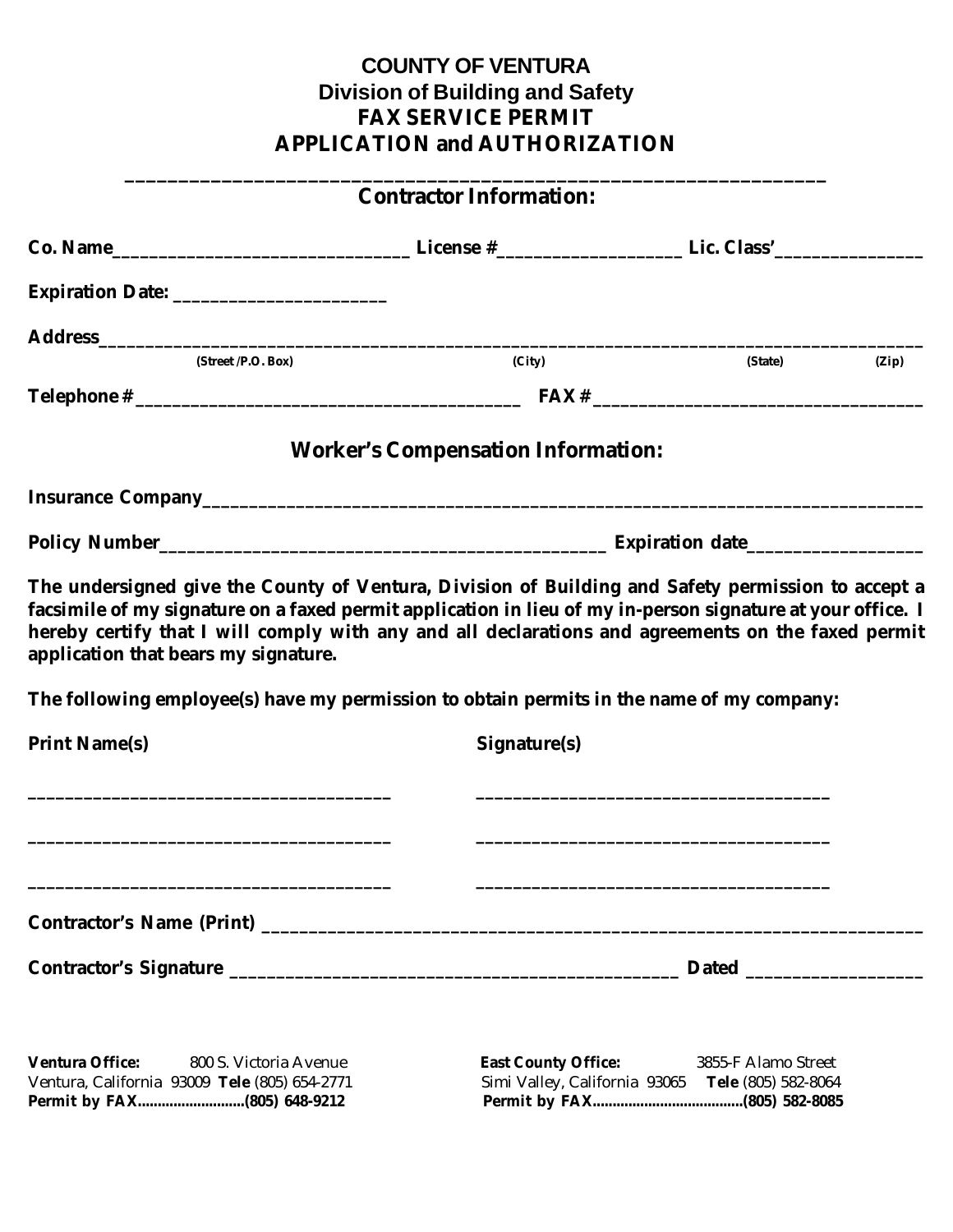# **INSPECTION REQUEST CODES**

# Building Permit

Preplaster PPL<br>Final FSP

Final

# Plumbing Permit

| Foundation/footing          | <b>FDN</b> | Underground soil         | <b>UGS</b> |
|-----------------------------|------------|--------------------------|------------|
| Slab                        | <b>SLB</b> | Underground water        | <b>UGW</b> |
| Grout                       | <b>GRT</b> | Underground gas          | <b>UGG</b> |
| Floor framing               | <b>FFR</b> | Rough/topout             | <b>RTO</b> |
| Roof frame/nail             | <b>RFN</b> | Sewer line               | <b>SEW</b> |
| Prewrap                     | <b>RW</b>  | Gas test                 | <b>GAS</b> |
| Framing                     | <b>FRM</b> | Water heater             | <b>WHT</b> |
| Insulation                  | <b>INS</b> | Final                    | <b>FNP</b> |
| Lath & drywall              | L&D        |                          |            |
| Final                       | <b>FNL</b> | <b>Electrical Permit</b> |            |
|                             |            | Underground conduit      | <b>UGC</b> |
| Mechanical permit           |            | Conduit                  | <b>CON</b> |
|                             |            | Rough                    | <b>ROE</b> |
| Rough                       | <b>ROM</b> | Service upgrade          | <b>SUG</b> |
| FAU/heater                  | FAU        | Temporary pole           | <b>TMP</b> |
| Fireplace                   | <b>FRP</b> | Final                    | <b>FNE</b> |
| Duct work                   | <b>DUC</b> |                          |            |
| Final                       | <b>FNM</b> |                          |            |
| <b>Swimming Pool Permit</b> |            |                          |            |
| Pregunite                   | <b>PRG</b> |                          |            |
| Underground gas/electric    | <b>UGE</b> |                          |            |
| Predeck                     | <b>PRD</b> |                          |            |